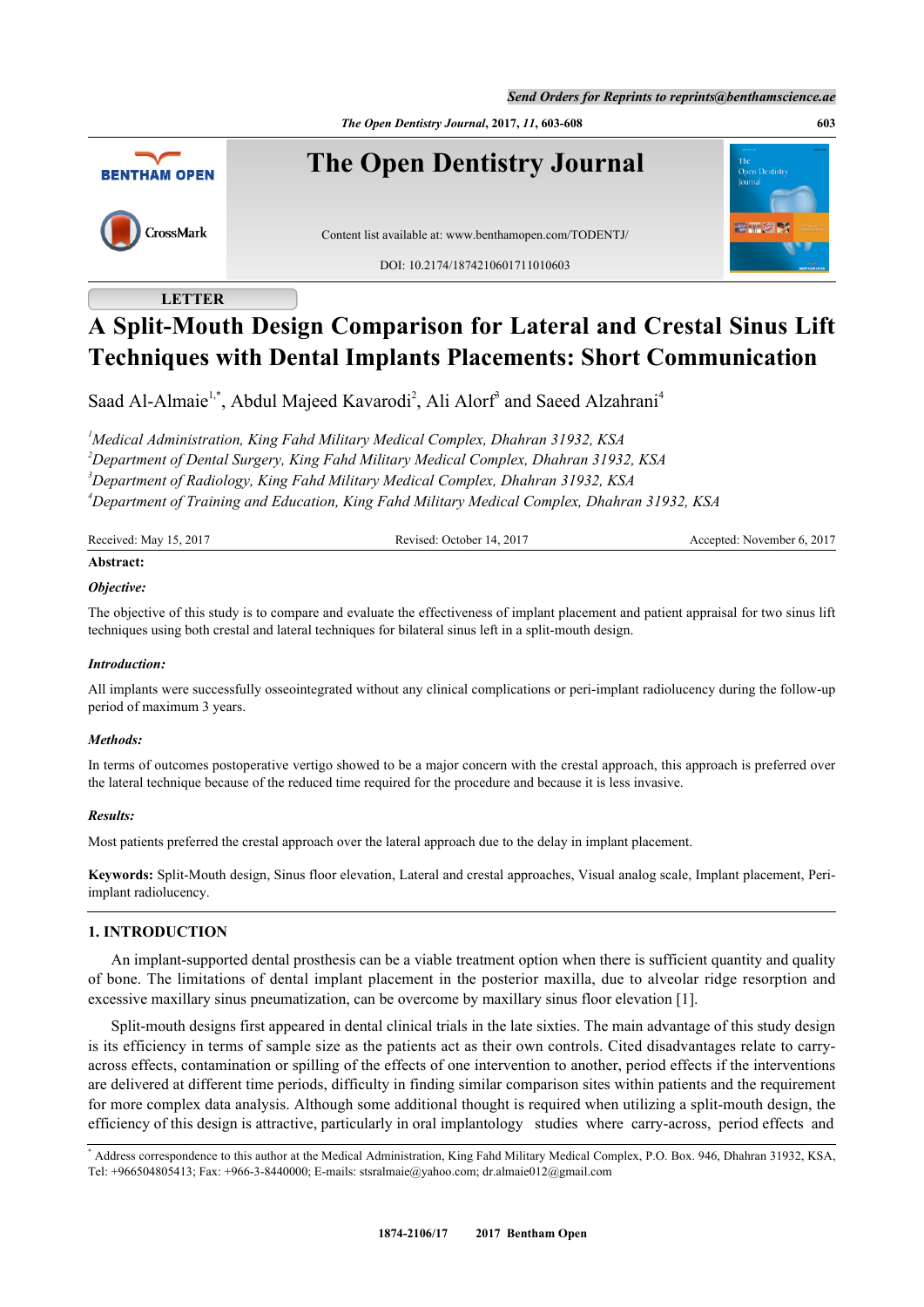dissimilarity between intervention sites does not pose a problem. Patients requiring both crestal (osteotome sinus floor elevation) and lateral antrostomy procedures on either side of the maxilla, as per current practice guidelines, constitute a very rare group. The quality and quantity of the maxillary residual ridge is the key factor in deciding between the two techniques in all patients [[2\]](#page-4-1). Clinical and radiological assessments are utilized to evaluate the quality and quantity of the residual ridge. Both techniques have considerably variable procedural success rates, and patient's appraisal of the techniques can also vary considerably. A split-mouth study, which is a self-controlled study design, is preferred here because it eliminates most of the sources of bias that occur in similar controlled studies [\[3](#page-4-2) - [5\]](#page-4-3).

The aim of this study was to compare and evaluate the effectiveness of implant placement and patient appraisal for two sinus lift techniques using both crestal and lateral techniques for bilateral sinus left in a split-mouth design by using the outcome variables for a visual analog scale (VAS) score for each question as patients' symptoms, and peri-implant soft tissue conditions for both the lateral and crestal approaches.

#### **2. MATERIALS AND METHODS**

An approval for the study was granted by the Hospital Ethics Committee with a protocol number: kfmmcdd18/05/2011(dated 18/May/2011, KFMMC, Dhahran, KSA.) The participants were informed about the aims and protocol of the study, and they provided proper consent. All bilateral sinus lift cases during the period from 2006 to 2012 were considered. Patients were selected according to the inclusion and exclusion criteria shown in Table **[1](#page-1-0)**, [\[6](#page-4-4) - [8\]](#page-5-0). From a group of sixty patients recruited in the same centre for another study [[9\]](#page-5-1). Pre-operative records included: orthopantomography, intraoral photographs and Computed Tomography scans. The procedures are performed by the two surgeons in a hospital setup and the cases were allocated to both surgeons on a random fashion to avoid operational bias. Same bone graft material (Geistlich Bio-Oss®, Osteohealth Co. Shirley. NY 11967) and SLA, screw-type ITI implant (Institut Straumann Ch Company, Basel, Switzerland) were used in both cases. All patients were treated under Local Anaesthesia with same rotary instruments and were 4-0 vicryl sutures were used in all cases. No sutures were done in crestal approach sinus lift. Soft tissue parameters were obtained to compare the peri-implant soft tissue conditions and marginal bone levels between the two approaches. The patients' appraisals of both techniques were assessed using a visual analog scale (VAS) based questionnaire. All patients were instructed to give their impressions and to evaluate, criticize and compare both surgical approaches for determining subjective maxillary sinus lift postsurgery expectations [[10\]](#page-5-2). Patients were prescribed with both Ibuprofen 400 mg tablets four times orally in case of pain or Paracetamol 500mg tablets four times daily in case of pain.

| <b>Inclusion Criteria</b>                                                                                                                                                                                                                                 | <b>Exclusion Criteria</b>                                                                                                                                                       |  |  |
|-----------------------------------------------------------------------------------------------------------------------------------------------------------------------------------------------------------------------------------------------------------|---------------------------------------------------------------------------------------------------------------------------------------------------------------------------------|--|--|
| Patients required a bilateral sinus lift for implant treatment in the posterior<br>maxilla one side for crestal approach and other side for lateral approach.                                                                                             | Patients who required a bilateral sinus, in which both the right and left<br>sides were indicated for OSFE per current practice guidelines [6].                                 |  |  |
| Patients were required to undergo a lateral sinus lift procedure if the RBS<br>was a minimum of 2 mm and a maximum of 4 mm.<br>Patients need to meet the current practice guidelines (minimum of 5mm<br>RBS) to qualify for crestal approach <sup>6</sup> | Patients required a bilateral sinus, in which both the right and left sides<br>were indicated for sinus lift by the lateral approach per current practice<br>guidelines [7, 8]. |  |  |
| At least 1 mm of bone was required on each side for implant stability.                                                                                                                                                                                    | Patients did not consent to participate in the study.                                                                                                                           |  |  |
| Patients were free from any systemic or local contraindications for dental<br>implant placement.                                                                                                                                                          | Patient with systemic or local contraindications for dental implant<br>placement.                                                                                               |  |  |

<span id="page-1-0"></span>**Table 1. The inclusion and exclusion criteria for Patients had been selected from a group of sixty patients recruited before in the same centre.**

#### **3. RESULTS**

The analysis of the data was performed using SPSS software, version 20.0. The results of the numeric responses are presented as the means ± standard deviations. The average VAS score for each question as patients' symptoms for both sides were calculated and analyzed using Mann Whitney test. A timeline which was comparable for each surgical procedure was also recorded. At the annual clinical examination following functional loading, the survival of the implants and reconstructions were evaluated. Using two tailed T test, the averages of peri-implant soft tissue conditions for both the lateral and crestal approaches were evaluated clinically and radiographically.

#### **4. DISCUSSION**

A total of 20 sinuses lift procedures were performed in 10 patients. The mean follow-up period was 36 months after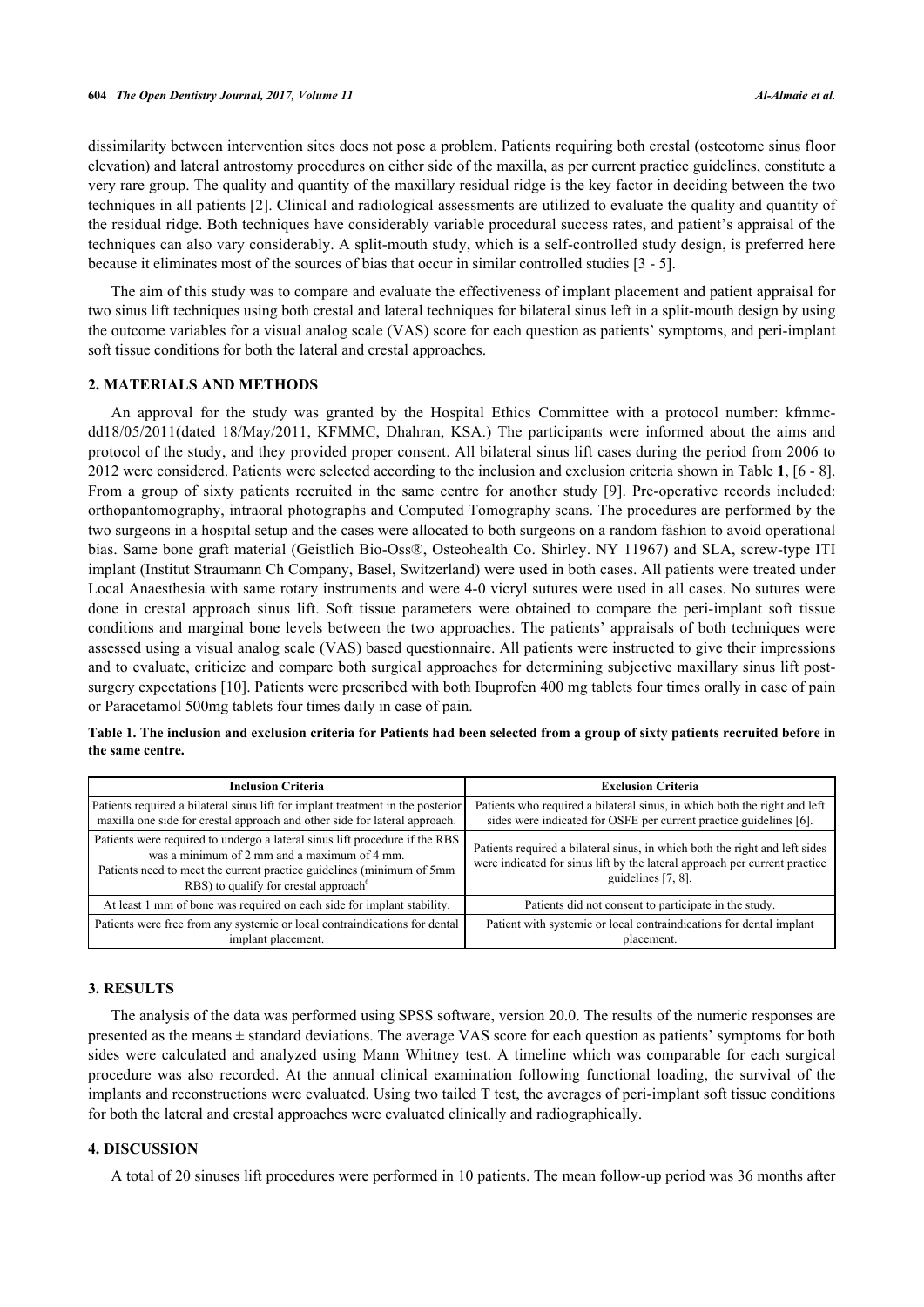permanent prosthetic insertion. No complications with the surgical procedures were recorded, including infection of the maxillary sinus, loss of bone particles through the nose, wound dehiscence, and/or loss of the implants' initial stability. All of the implants were stable at the latest follow-up, and all of the prostheses were functional. During the follow-up period, no pain or swelling were noted in any of the cases before or after prosthetic loading. All of the implants successfully fulfilled the Buser *et al*. criteria [[11\]](#page-5-3).

Apical elevation of the sinus floor for both approaches was observed. Conventional radiography proved bone/graft maturation around the implant apex in cases completed with the lateral approach, while for crestal (OSFE), no marked evidence was seen of bone formation between the lifted sinus membrane and the implant apex. There are no statistically significant differences in the marginal bone levels measured during radiological assessment between the lateral window and the OSFE implants. Pocket probing depth PPD is used to measure the distance between implant shoulder and mucosal margin DIM. Distance between implant shoulder and first visible bone implant contact DIB were analysed to compare the implant survival showed insignificant p values 0.0504, 0.7784, 0.1817 respectively.

CT scans were performed in all of the patients, confirming the amount of bone gained bilaterally by both techniques, as shown on right and left coronal CT scans (Fig. **[1](#page-2-0)**). Radiological evidence of the presence of bone over the implant apex was proved by CT scans. On periapical radiographs, bone formation at the apex of the implant was not always confirmed in the OSFE cases, whereas with the lateral technique, sufficient bone could be observed above the implant apex. One of our ten cases had a membrane perforation during the lateral approach in this study. After three years of prosthetic loading, periapical radiographs showed a stable clinical situation in the area around the apices of the implants on both sides.

<span id="page-2-0"></span>No peri-implant radiolucency was noted in any of the cases (Figs. **[2](#page-3-0)** and **[3](#page-3-1)**). Because this was a split-mouth study, the comparison of both techniques in the same patient proved that the symptoms seen in the OSFE group alone may be specific to the technique. The crossover effect of learned memory in the split-mouth design was one of the limitations of this study [[3](#page-4-2), [12\]](#page-5-4). Checchi *et al*. [\[13\]](#page-5-5) conducted a randomized clinical trial with a split-mouth design to compare the summers and cosci techniques in crestaly augmented sinuses with particulate cancellous human allografts.



**Fig. (1).** Coronal Computed Tomography showing bilateral bone formation, lateral approach in the right side and crestal approach in the left side.

In our study, all patients completed visual analog scale (VAS) based questionnaires listing the symptoms and complications in two stages, and the questionnaire was evaluated by a neutral analyst. As shown in Table **[2](#page-3-2)**, mannwhitney test revealed that crestal approach was significantly associated with less severity pain, intraoral and extraoral swelling and bruising compared to lateral approach. In terms of vertigo the opposite was found. Crestal Approach was significantly associated with vertigo compared to lateral Approach. Interestingly, regarding the daily activity, the mean rank was less in crestal approach but there was no significant superiority compared to lateral approach. Similarly, but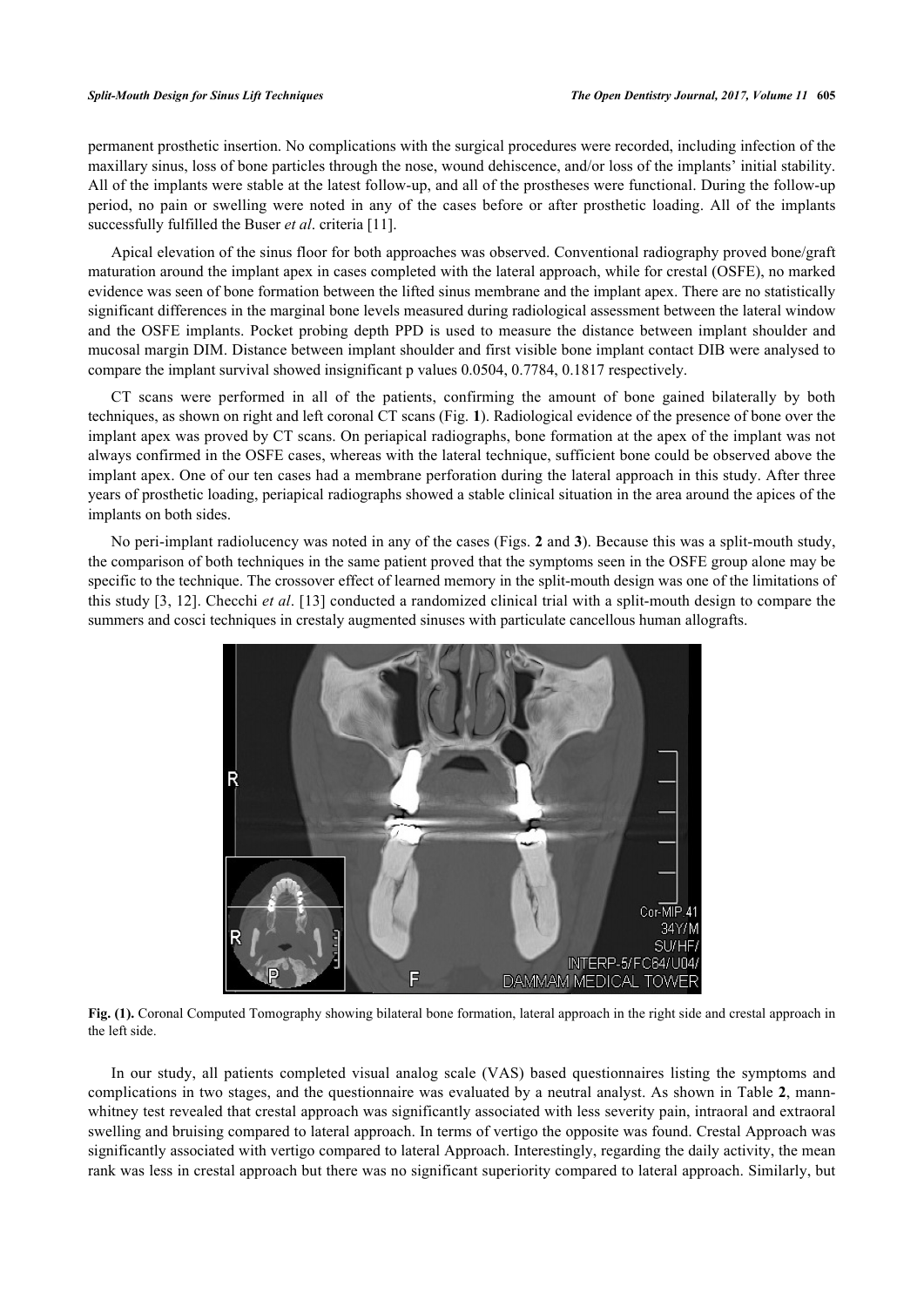<span id="page-3-0"></span>with opposite direction the lowest mean rank of lateral approach was less compared to crestal approach but this relation was not statistically significant.



<span id="page-3-1"></span>**Fig. (2).** Three years post-operative periapical radiographs no reduced crestal bone resorptions were seen for lateral approach on right side.



**Fig. (3).** Three years post-operative periapical radiographs no reduced crestal bone resorptions were seen for crestal approach on left side.

<span id="page-3-2"></span>**Table 2. Mann-whitney test revealed that crestal approach was significantly associated with less severity pain, intraoral and extraoral swelling and bruising compared to lateral approach.**

|                                | <b>Mean Rank</b> |                                                                     | <b>Sum of Ranks</b> |        | Valuel |
|--------------------------------|------------------|---------------------------------------------------------------------|---------------------|--------|--------|
|                                |                  | Crestal Approach Lateral Approach Crestal Approach Lateral Approach |                     |        |        |
| Severity of Pain               | 5.65             | 15.35                                                               | 56.50               | 153.50 | 0.000  |
| Intraoral & Extraoral Swelling | 5.50             | 15.50                                                               | 55.00               | 155.00 | 0.000  |
| <b>Bruising</b>                | 5.50             | 15.50                                                               | 55.00               | 155.00 | 0.000  |
| Vertigo                        | 14.8             | 6.20                                                                | 148.00              | 62.00  | 0.000  |

Patients who experienced OSFE-associated symptoms during and after the OSFE did not experience any of these symptoms with the lateral approach. However, all of the patients recovered from these symptoms after 30 to 60 minutes. It was interesting to note that none of the patients were concerned about this transient discomfort, based on their responses. Although a delay in implant placement was the main reason for preferring OSFE over the lateral approach, the lateral approach was the choice of patients who feared the development of such symptoms and of patients who could not tolerate the discomfort of hammering. This finding also emphasizes the importance of disclosing all vestibular symptoms when presenting the OSFE procedure to the patient. The quality of the bone formed when replacing the bone graft with the lateral approach was different from the bone formed around the implant with the OSFE approach [[14,](#page-5-6) [15\]](#page-5-7). However, such a comparison was beyond the scope of the study. Because no implants were lost, no significant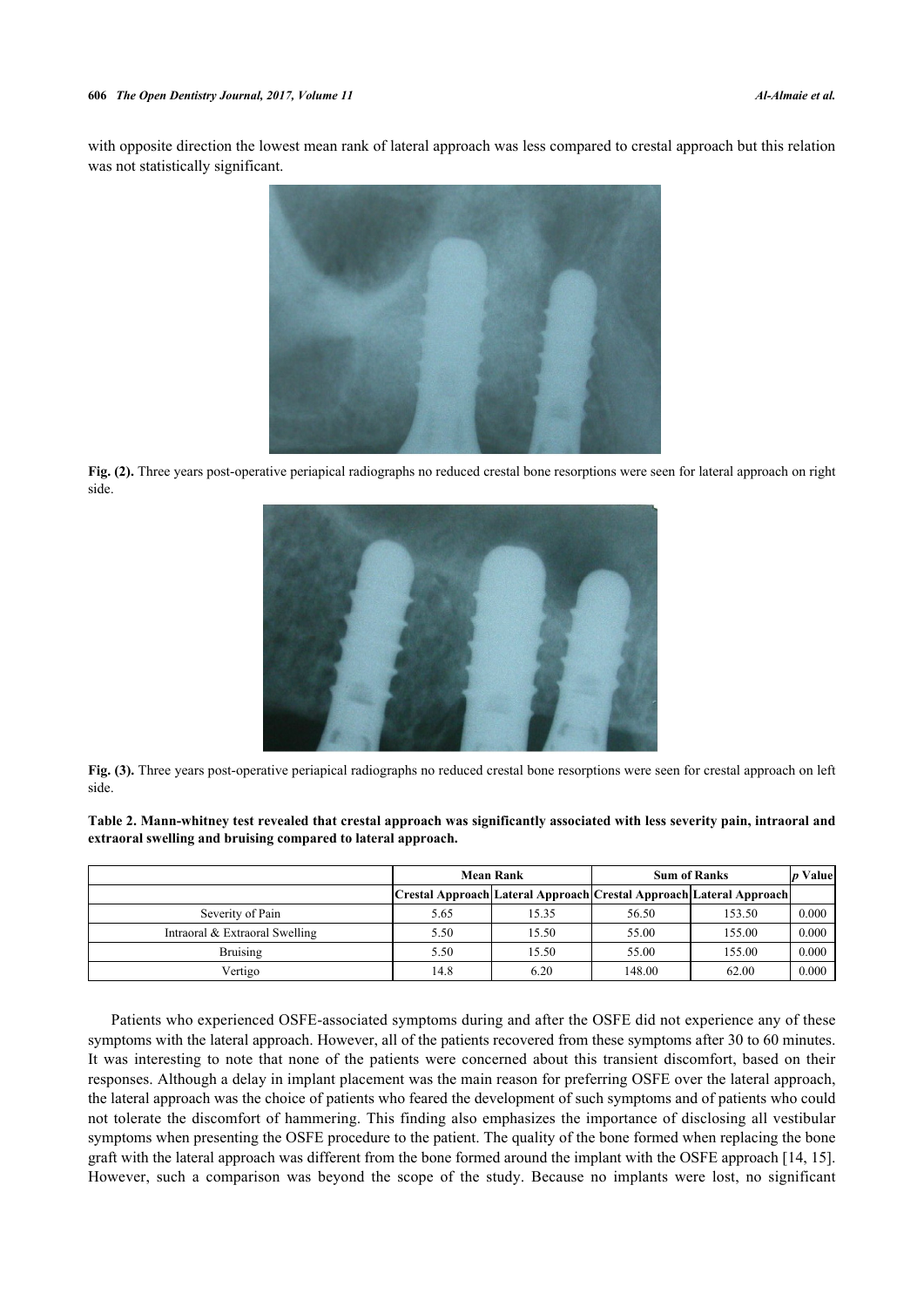differences were detected among the studied variables, and no reduced crestal bone resorption was seen on three years' postoperative radiographs; therefore, the procedures were considered to have attained implant success, per Buser *et al.* criteria [[11](#page-5-3)]. This was a split-mouth study that attempted a precise, direct evaluation of both techniques for maxillary sinus lift [[16\]](#page-5-8). This research was a part of the activity of research project was granted by the Ethics Committee of the Medical Association of the Military Hospital. The committee assembled after the completion of the study and also approved the study for publication.

### **CONCLUSION**

Maxillary sinus floor elevation with both the crestal and OSFE techniques could be evaluated precisely when both techniques were performed in the same patient. Although the small sample size for a split-mouth study was a limitation, the specific advantages, disadvantages and indications for each technique could be distinguished. The split-mouth design is a popular design in oral health research. The attractiveness of the design is to remove a lot of inter-individual variability from the estimates of the treatment effect.

#### **ETHICS APPROVAL AND CONSENT TO PARTICIPATE**

An approval for the study was granted by the Hospital Ethics Committee with a protocol number: kfmmcdd18/05/2011(dated 18/May/2011, KFMMC, Dhahran, KSA.) The participants were informed about the aims and protocol of the study, and they provided proper consent.

#### **HUMAN AND ANIMAL RIGHTS**

The reported experiments in accordance with the ethical standards of the committee responsible for human experimentation (institutional and national), and with the Helsinki Declaration of 1975, as revised in 2008 [\(http://www.wma.net/en/20activities/10ethics/10helsinki/\)](http://www.wma.net/en/20activities/10ethics/10helsinki/).

#### **CONSENT FOR PUBLICATION**

Not applicable.

#### **CONFLICT OF INTEREST**

The authors declare no conflict of interest, financial or otherwise.

#### **ACKNOWLEDGEMENTS**

Declared none.

#### **REFERENCES**

- <span id="page-4-0"></span>[1] Pandis N, Walsh T, Polychronopoulou A, Katsaros C, Eliades T. Split-mouth designs in orthodontics: An overview with applications to orthodontic clinical trials. Eur J Orthod 2013; 35(6): 783-9. [\[http://dx.doi.org/10.1093/ejo/cjs108\]](http://dx.doi.org/10.1093/ejo/cjs108) [PMID: [23376899](http://www.ncbi.nlm.nih.gov/pubmed/23376899)]
- <span id="page-4-1"></span>[2] Ferrigno N, Laureti M, Fanali S. Dental implants placement in conjunction with osteotome sinus floor elevation: A 12-year life-table analysis from a prospective study on 588 ITI implants. Clin Oral Implants Res 2006; 17(2): 194-205. [\[http://dx.doi.org/10.1111/j.1600-0501.2005.01192.x\]](http://dx.doi.org/10.1111/j.1600-0501.2005.01192.x) [PMID: [16584416](http://www.ncbi.nlm.nih.gov/pubmed/16584416)]
- <span id="page-4-2"></span>[3] Lesaffre E, Philstrom B, Needleman I, Worthington H. The design and analysis of split-mouth studies: What statisticians and clinicians should know. Stat Med 2009; 28(28): 3470-82. [\[http://dx.doi.org/10.1002/sim.3634](http://dx.doi.org/10.1002/sim.3634)] [PMID: [19536744\]](http://www.ncbi.nlm.nih.gov/pubmed/19536744)
- [4] Donner A, Zou GY. Methods for the statistical analysis of binary data in split-mouth designs with baseline measurements. Stat Med 2007; 26(18): 3476-86.

[\[http://dx.doi.org/10.1002/sim.2782](http://dx.doi.org/10.1002/sim.2782)] [PMID: [17149800\]](http://www.ncbi.nlm.nih.gov/pubmed/17149800)

- <span id="page-4-3"></span>[5] Rotundo R, Nieri M, Cairo F, *et al.* Lack of adjunctive benefit of Er: YAG laser in nonsurgical periodontal treatment: A randomized splitmouth clinical trial. J Clin periodont 2010; 37(18): 526-33.
- <span id="page-4-4"></span>[6] Summers RB. The osteotome technique: Part 3--Less invasive methods of elevating the sinus floor. Compendium 1994; 15(6): 698-704. [PMID: [7994726\]](http://www.ncbi.nlm.nih.gov/pubmed/7994726)
- <span id="page-4-5"></span>[7] Cordioli G, Mazzocco C, Schepers E, Brugnolo E, Majzoub Z. Maxillary sinus floor augmentation using bioactive glass granules and autogenous bone with simultaneous implant placement. Clinical and histological findings. Clin Oral Implants Res 2001; 12(3): 270-8. [\[http://dx.doi.org/10.1034/j.1600-0501.2001.012003270.x\]](http://dx.doi.org/10.1034/j.1600-0501.2001.012003270.x) [PMID: [11359485](http://www.ncbi.nlm.nih.gov/pubmed/11359485)]